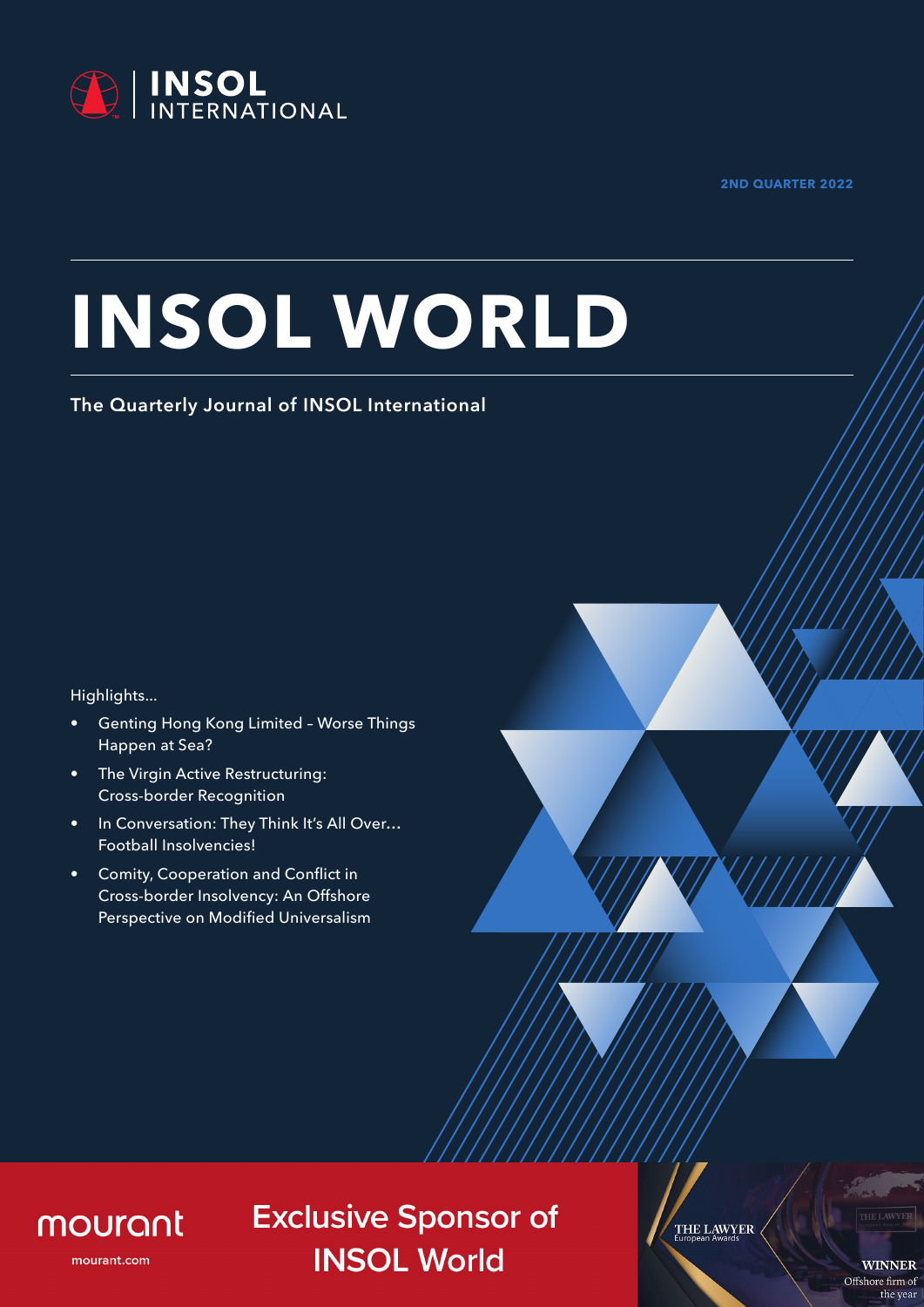

**Scott Atkins** INSOL Fellow Norton Rose Fulbright Australia

## **IN THIS ISSUE:**

| Editor's Column                                                                                                     | 3  |
|---------------------------------------------------------------------------------------------------------------------|----|
| <b>President's Welcome</b>                                                                                          | 4  |
| The Chinese Real Estate Crisis Waiting Game: What Happens When Bondholder<br>Patience Wears Out?                    | 6  |
| Genting Hong Kong Limited - Worse Things Happen at Sea?                                                             | 10 |
| The Virgin Active Restructuring: Cross-Border Recognition                                                           | 12 |
| <b>INSOL Asia's New Initiative</b>                                                                                  | 15 |
| In Conversation: They Think It's All Over Football Insolvencies!                                                    | 16 |
| Vital Improvements to Jersey's Insolvency Law                                                                       | 20 |
| Comity, Cooperation and Conflict in Cross-Border Insolvency: An Offshore<br>Perspective on Modified Universalism    | 22 |
| INSOL Era: Launching the Tag Panels and Our First In-Person Conference                                              | 25 |
| Swiss Insolvency Law Update                                                                                         | 26 |
| Cryptoassets: Practical Considerations in Insolvency                                                                | 28 |
| <b>INSOL Academic Group Update</b>                                                                                  | 31 |
| Younger Members' Spotlight                                                                                          | 32 |
| Have Automotive Suppliers Traded in for a New Model? Alternatives to Chapter 11<br>Bankruptcy in the Post-Covid Era | 34 |
| Covid-19 Impacts - Long Haul Implications for the Automotive Supply Base                                            | 36 |
| <b>Member Associations</b>                                                                                          | 38 |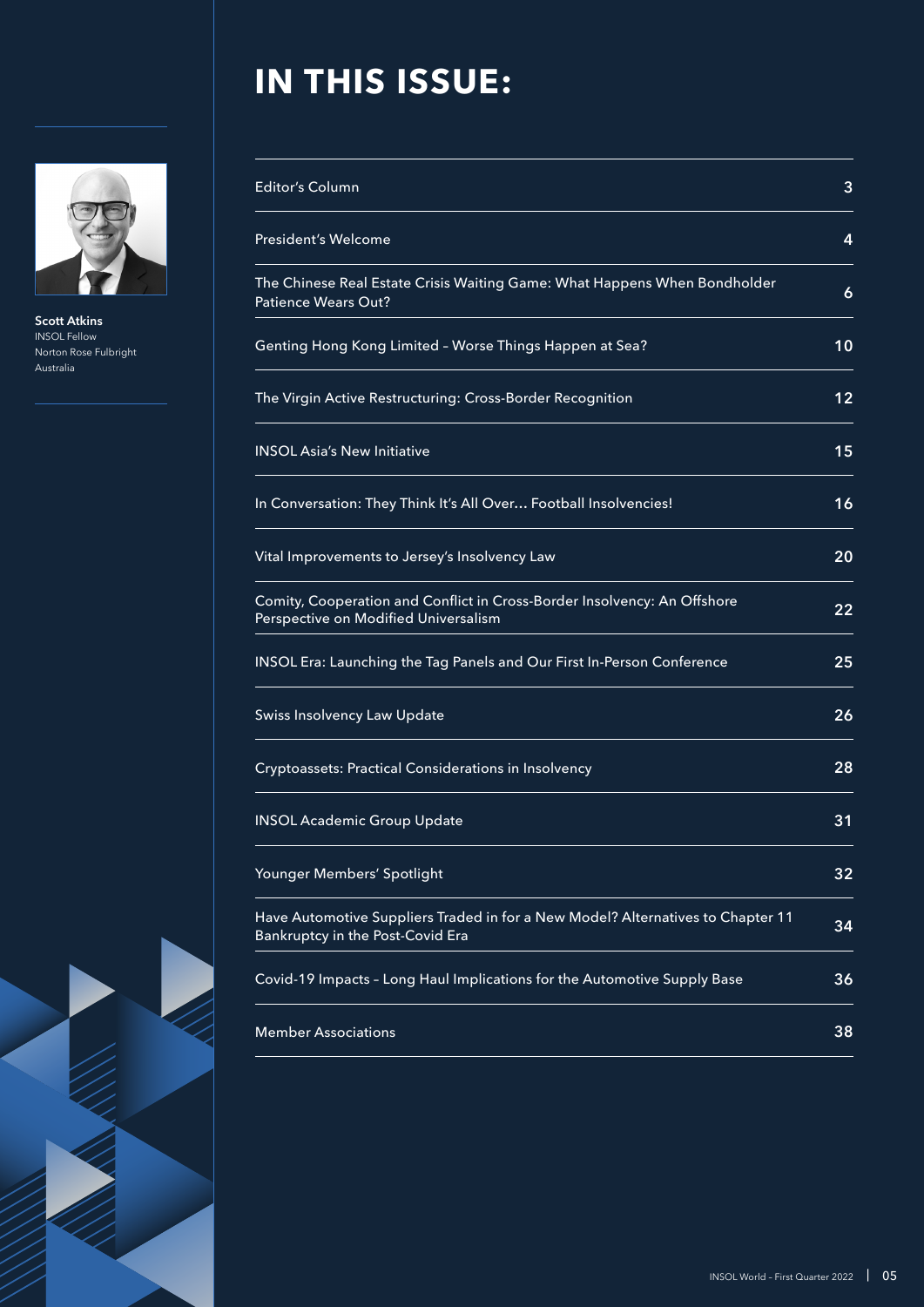## **SWISS INSOLVENCY LAW UPDATE**



**Dr Roger Bischof** INSOL Fellow BIRT International Restructuring Switzerland

This article provides a brief overview of important recent developments in Swiss insolvency legislation and case law. The first part of this article focuses on upcoming changes in the law with respect to out-of court restructurings, bankruptcies triggered by public claims as well as measures against abusive bankruptcies. The second part of the article sheds some light on new Swiss case law pertaining pre-packs.

#### **Revision of corporation law reorganization provisions**

The Swiss Code of Obligations (CO) includes the Swiss corporation law and has so far provided for certain out-ofcourt restructuring measures regarding financially distressed debtors.<sup>1</sup> On January 1, 2023, the amended CO (Art. 725 to 725c revCO) will come into force in Switzerland.<sup>2</sup> The objective of the revised law is to (a) clarify the current law and codify existing practice and case law, (b) create new incentives for early restructuring and (c) expand the board of directors' scope of action while at the same time specifying its obligations.

Simultaneously, the Swiss Federal Code on Debt Enforcement and Bankruptcy (DEBA)<sup>3</sup> will be partially amended with regard to the opening of bankruptcy proceedings (Art. 173a para. 2 revDEBA), avoidance claims (Art. 285 para. 4 revDEBA), the debt restructuring moratorium (Art. 293a para. 2, Art. 295 para. 4 revDEBA) and the composition agreement (Art. 319 para. 1, Art. 334 para. 4 revDEBA).

While the amended law brings no fundamental changes compared to the existing law, it clearly stresses the importance of the company's liquidity. In addition to the currently prevailing balance sheet-related components of bankruptcy (capital loss and over-indebtedness), the new law emphasizes the importance of illiquidity leading to bankruptcy. In general, the directors of Swiss enterprises have enhanced duties and there is more legal uncertainty which will cause a higher liability risk for them.

#### **I. Imminent payment incapacity**

Although not specifically stipulated, already under Art. 716a para. 1 sec. 3 CO of the current corporate law, which regulates the general financial responsibility of the board, the directors have a duty to monitor the company's payment capacity and conduct liquidity planning. However, the new Art. 725 revCO explicitly requires the board of directors to

**"the new law emphasizes the importance of illiquidity leading to bankruptcy"**

monitor solvency and imposes mandatory steps to be taken by the board in the event of impending insolvency. Hence, the mere risk of becoming unable to pay liabilities as they fall due will become a trigger that requires the directors to take certain actions. If the proposed actions are to be resolved by the general meeting of the shareholders, the board has to convene such meeting or file for a debt restructuring moratorium if necessary. However, unlike the Swiss Federal Council's proposal draft, the Swiss legislator did not introduce an obligation to draw up a liquidity plan in the event of impending insolvency. These new rules apply even prior to the provisions on capital loss and overindebtedness.

#### **II. Capital loss**

In the event of a capital loss (i.e. if the latest annual balance sheet shows that half of the share capital and the legal reserves are no longer covered by assets), the revised law (Art. 725a revCO) allows the board of directors more flexibility for action and abolishes the current obligation to convene a general meeting in the event of a capital loss of the company. If the company does not have a statutory auditor (so called opting out), a licensed auditor must be appointed unless the board petitions a composition moratorium (Art. 725a para. 2 and 3 revCO).

#### **III. Overindebtedness**

The revised law (Art. 725b revCO) provides more clarity in the event of justified concern regarding overindebtedness of the company (i.e. if the interim balance sheet shows that the claims of the creditors are no longer covered by its assets appraised at going concern and liquidation values). The current option of not notifying the insolvency court if creditors accept the subordination of their claims remains in force but a valid subordination must also include interest accruing on the subordinated claims. Furthermore, the current practice – that is that of not having to file for bankruptcy if there is a reasonable prospect that the overindebtedness can be remedied within a reasonable period (so called reorganization under corporation law) – will now be explicitly stated in the law whereby the said period is limited to a maximum of 90 days after the audited interim financial statements are available and provided that claims of the creditors are not additionally jeopardised by the deferral of the judge notification. Legal uncertainty remains as to how long the reorganisation horizon within the 90 days is

Article 725 and 725a CO (in conjunction with Article 820 CO).

<sup>2</sup> https://www.fedlex.admin.ch/eli/oc/2020/746/de (p. 4041 et seqq.).

<sup>3</sup> https://www.fedlex.admin.ch/eli/oc/2020/746/de (p. 4067 et seqq.).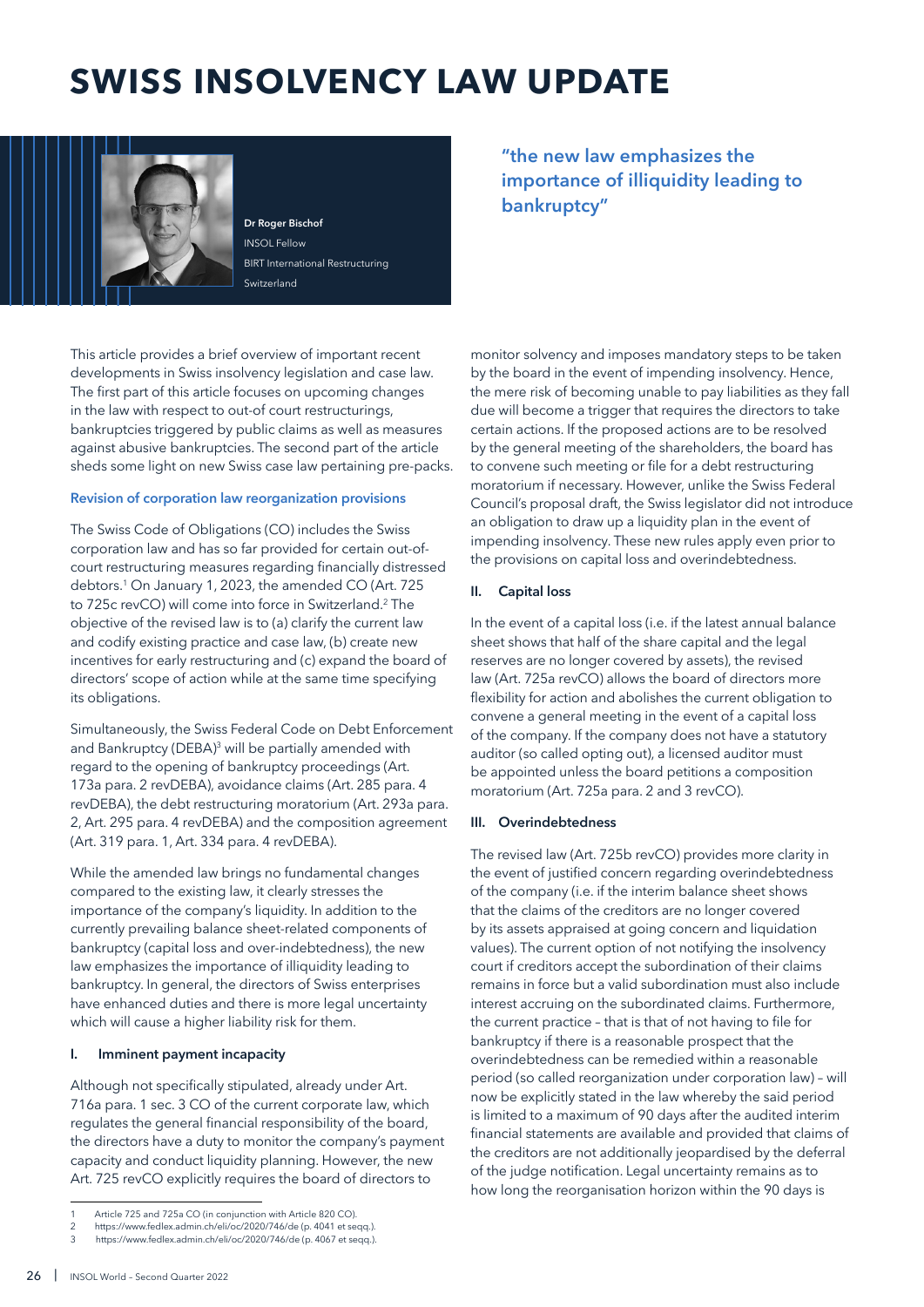appropriate and how the additional exposure of creditors' claims is assessed.

#### **Availability of bankruptcy proceedings for claims based on public law**

Art. 43 sec. 1 and 1bis DEBA of the current law provide that bankruptcy enforcement is excluded for claims under public law such as taxes or premiums for mandatory accident insurance. This means that debtors who are otherwise subject to bankruptcy enforcement are currently subject to seizure of property proceedings for claims based on public law. However, in March 2022, the Swiss Parliament decided to revise Art. 43 DEBA and abolish these exceptions to bankruptcy proceedings.<sup>4</sup>

This will be a fundamental change of concept. Since the public sector as a whole is the most frequent creditor category in Switzerland, the change in the law will have farreaching effects in practice.

The referendum period regarding this law amendment runs until 07 July 2022 but it is highly unlikely that by this date the Swiss voters will collect signatures to challenge this law. On the other hand, the date of entry into force is currently unknown. However, it seems rather unlikely that the amendment will come into effect at the beginning of 2023 already.

#### **Measures against abusive bankruptcies**

In March 2022, the Swiss Parliament adopted the provisions on combating abusive bankruptcy.<sup>5</sup> The package includes, among others, amendments to the CO and the DEBA.

In the CO, in particular so-called trades in shares of shell companies ("Mantelhandel") will be prohibited. If a company no longer has any business activities and realizable assets and is overindebted, the transfer of shares will be void (Art. 684a revCO). In addition, the waiver of the limited audit (socalled opting out) will be restricted in the future (Art. 727a revCO).

In the DEBA, two provisions will be amended. Art. 11 revDEBA stipulates bankruptcy officials' duty to report criminal installments and Art. 222a revDEBA foresees the delivery and opening of mail by the bankruptcy office. In addition, in Art. 230 revDEBA the deadline to request the execution of bankruptcy proceedings after the cessation of bankruptcy proceedings is extended from ten to 20 days.

The referendum period runs until 07 July 2022, and the date of entry into force is not yet known. However, entry into force at the beginning of 2023 seems rather unlikely.

#### **Swiss pre-packs**

While "pre-packs" are generally a well-established and effective restructuring measure in common law jurisdictions, they are a relatively new and stil rare phenomenon in Switzerland but one that is increasingly gaining importance in practice.

In the absence of an explicit legal basis, in a decision of 2020, a district court in the Canton of Zurich<sup>6</sup> approved the transfer of business units of a debtor in a so-called pre-pack transaction simultaneously with the grant of a provisional debt restructuring moratorium despite the fact that no administrator was appointed. The said judgement set out clearly the relevant requirements and provided helpful guidelines for future transactions.

In a more recent «leading case» on Swiss pre-pack restructurings, the Swiss Federal Supreme Court<sup>7</sup> has confirmed the previous legal practice of privately prenegotiated, confidential pre-pack restructurings in Switzerland and thus provided legal certainty under Swiss law in particular regarding (i) the general admissibility of pre-packs, (ii) the approval of pre-packs by the competent composition court without a hearing of the creditors, and (iii) the (largely excluded) rights to appeal by creditors which provides sustantial deal security for potential buyers since the court-authorized transaction is protected against clawback and avoidance claims. Such approval may generally be granted if the sale is, based on the court's reasonable discretion, to the creditors' advantage in comparison with bankruptcy proceedings and an urgent sale is of essence for the success of a restructuring.

Hence, a swift restructuring by way of a pre-negotiated sale of certain assets or an entire business during a (silent) composition moratorium is not only possible under Swiss law but may minimize the loss of value and negative publicity which is normally associated with public bankruptcy proceedings in Switzerland.



<sup>4</sup> https://www.parlament.ch/centers/eparl/curia/2019/20190043/Schlussabstimmungstext%201%20SN%20D.pdf (p. 3).

<sup>5</sup> https://www.parlament.ch/centers/eparl/curia/2019/20190043/Schlussabstimmungstext%201%20SN%20D.pdf.

Bzger Bülach, EC200010-C/Z1.

BGer 5A 827/2019